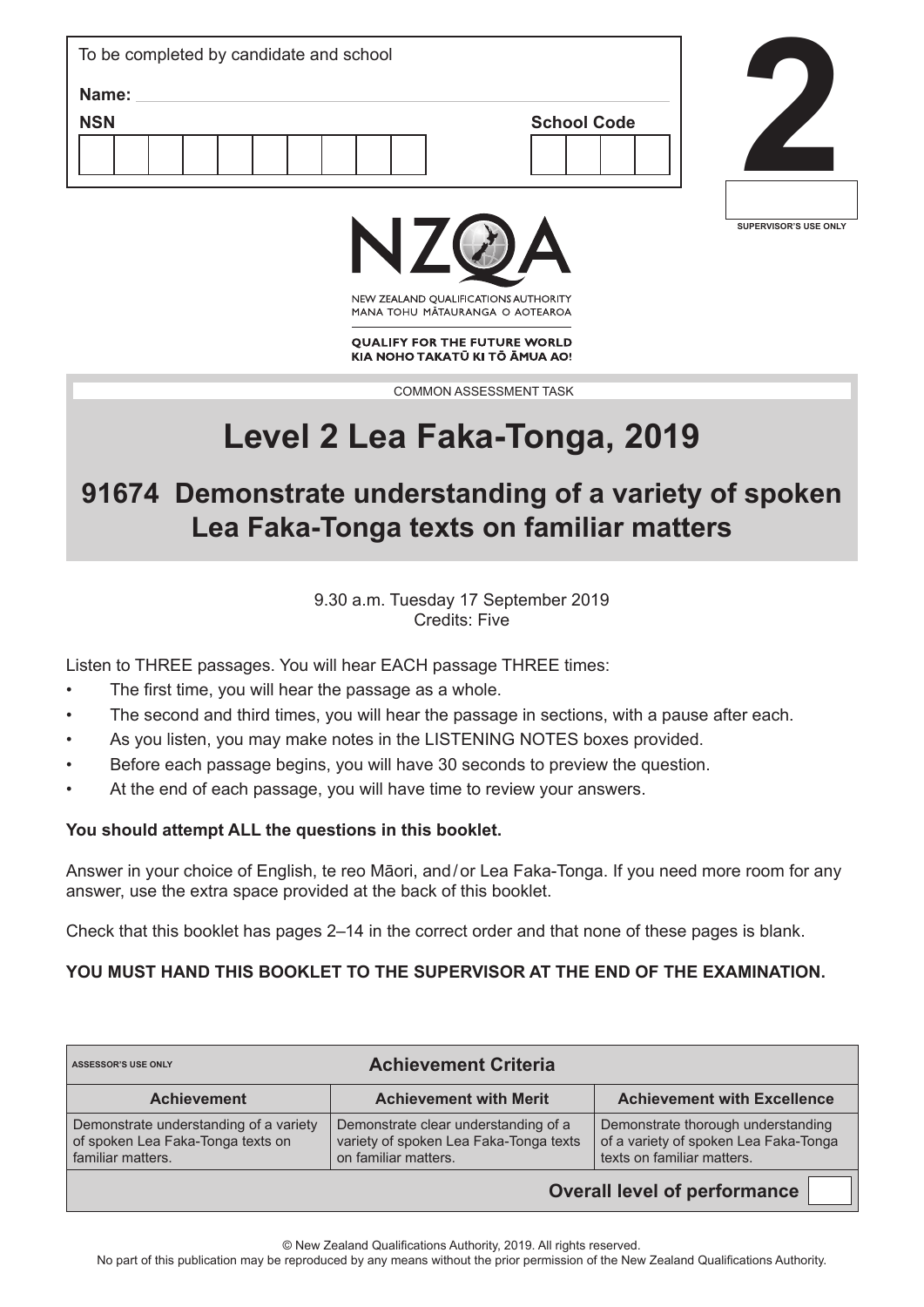**ASSESSOR'S USE ONLY**

# **FIRST PASSAGE:** *Ko e talanoa 'o e lavame'a´***/A success story**

Listen to the story of Semisi's success. Question One is based on this passage. *Fanongo ki he talanoa fekau'aki mo e lavame'a 'a Semisi´. Ko e Fehu'i 'Uluaki´ 'oku fakatefito ia he konga tohi ko 'eni´.*

**LISTENING NOTES**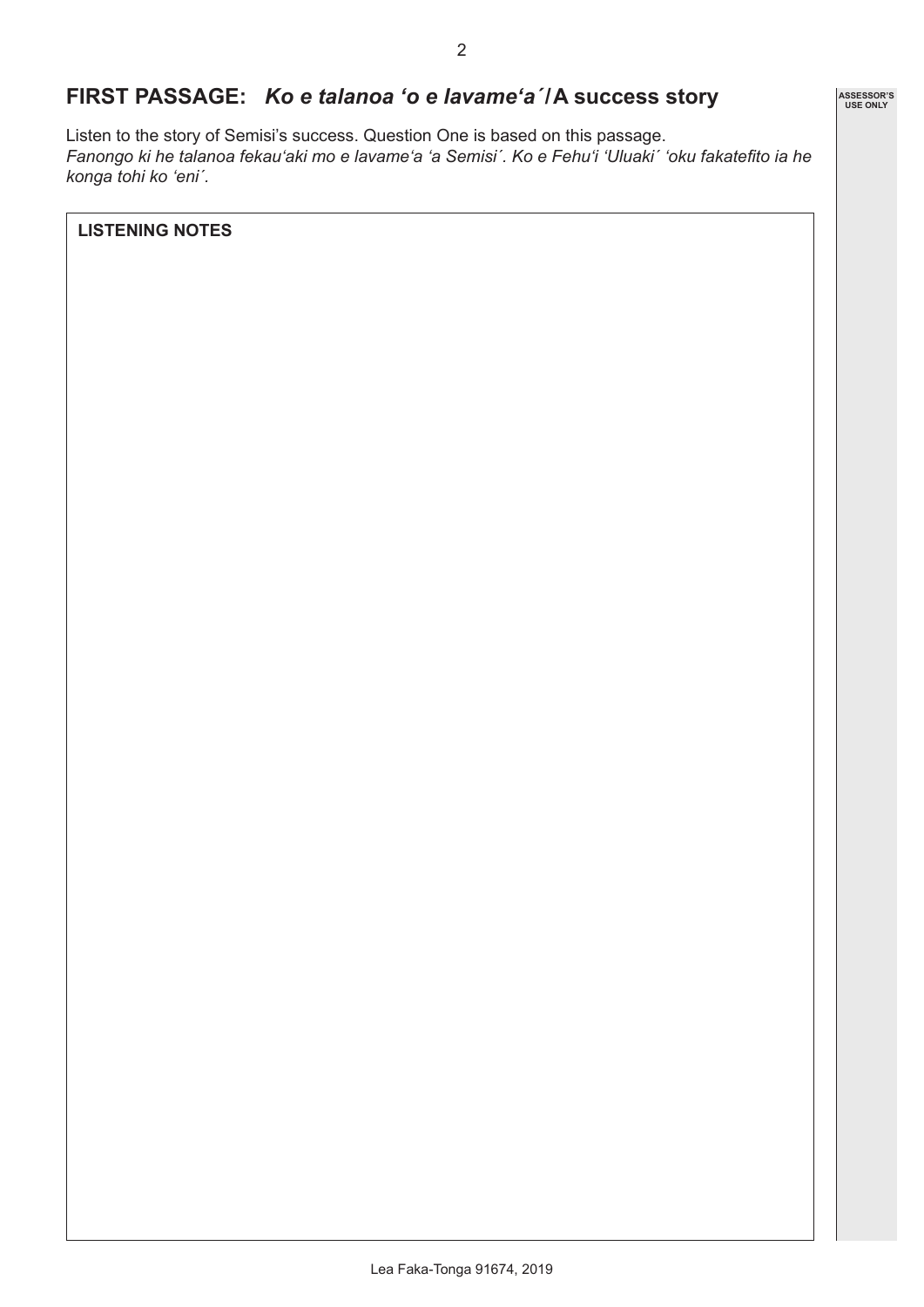# **QUESTION ONE**

(a) Describe how Semisi managed his school commitments and other activities. *Fakamatala'i mai pe na'e anga fēfē hono fai 'e Semisi hono ngaahi fatongia ki he ako´ mo e ngāue kehe´.*

(b) Explain how Semisi could be considered a role model for young Tongan students. *Fakamatala'i mai ke mahino pe 'e malava fēfē ke lau 'a Semisi ko ha faifaitaki'anga ki he to'u tupu Tonga´.*

**There is more space to answer this question on page 4** ➤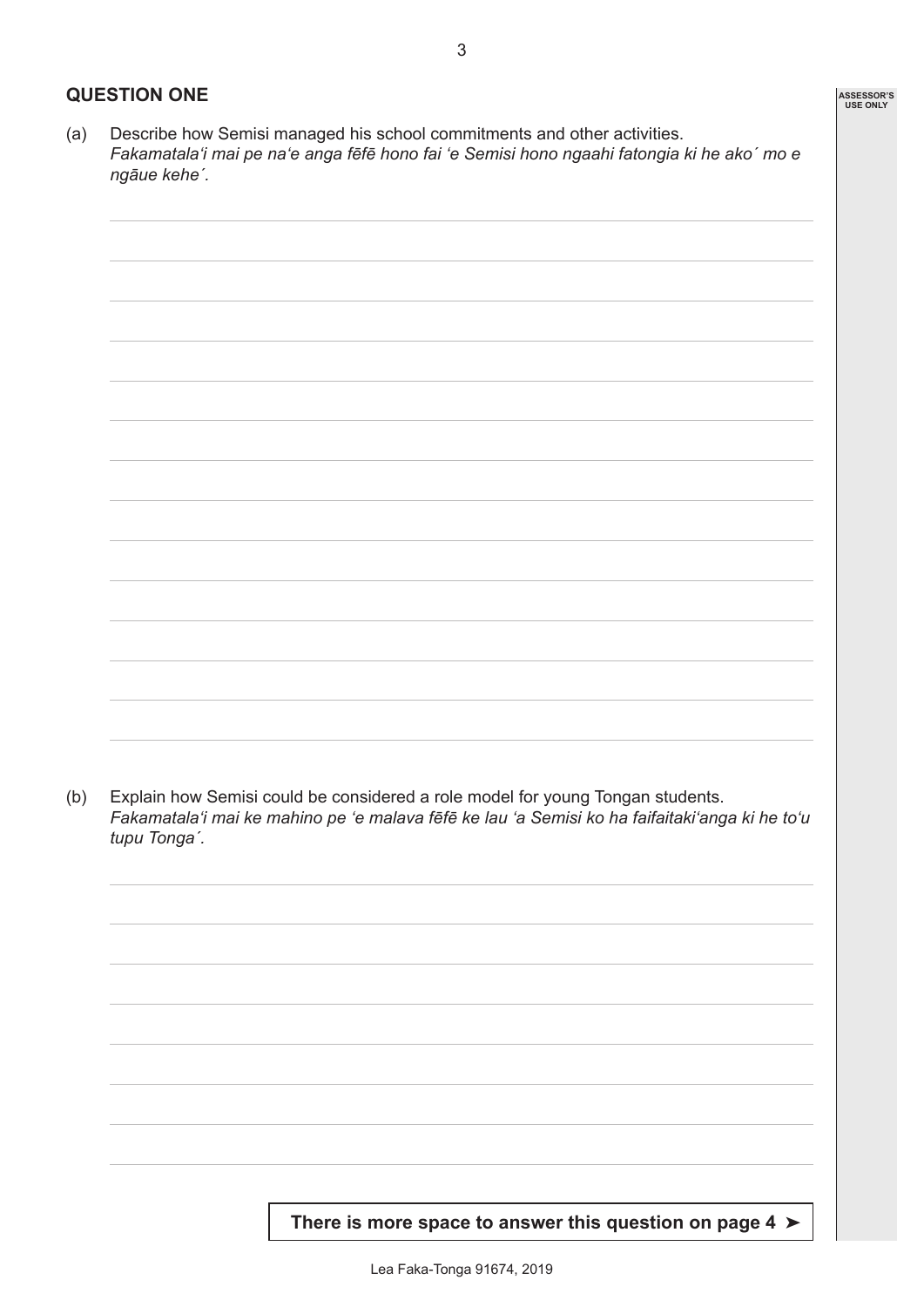| ASSESSOR'S      |
|-----------------|
| <b>USE ONLY</b> |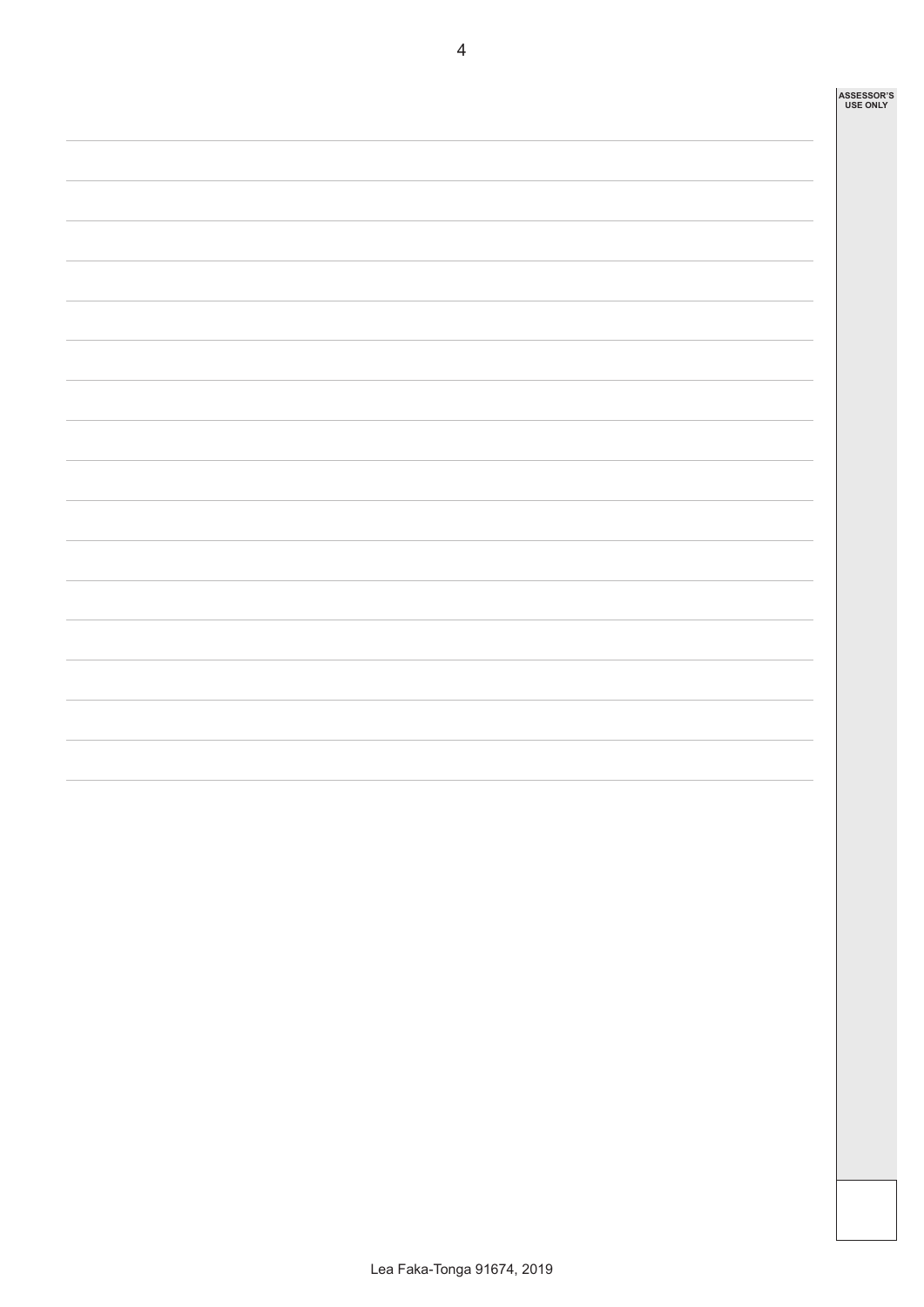**This page has been deliberately left blank. The examination continues on the following page.**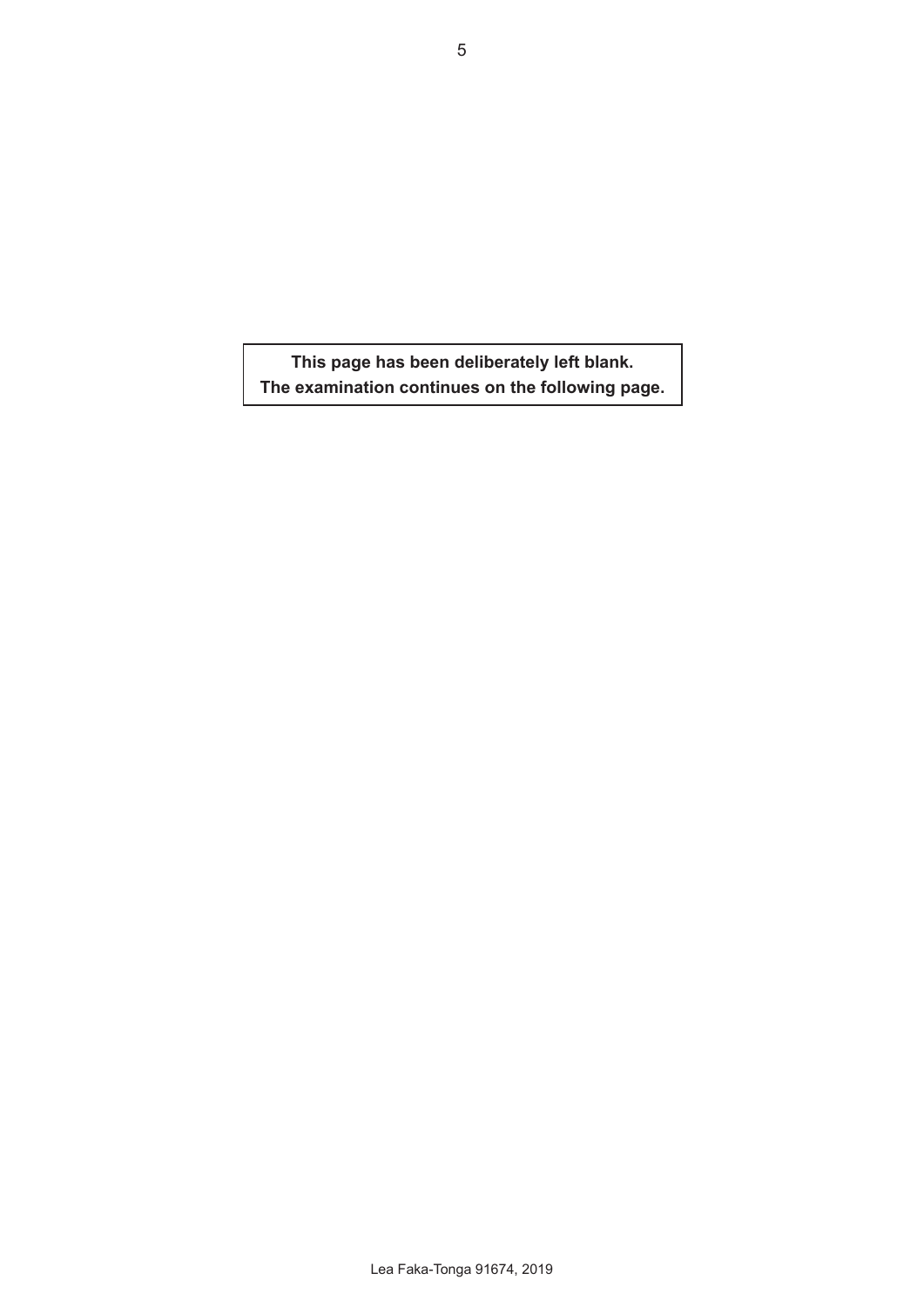#### 6

**ASSESSOR'S USE ONLY**

# **SECOND PASSAGE:** *Ko e 'asi´ mo e ki'i kulii´* **The donkey and the little dog**

Listen to the story of the donkey and the little dog. Question Two is based on this passage. *Fanongo ki he talanoa ki he 'asi´ mo e ki'i kulii´. Ko e Fehu'i Ua´ 'oku fakatefito ia he konga tohi ko 'eni´.*

**LISTENING NOTES**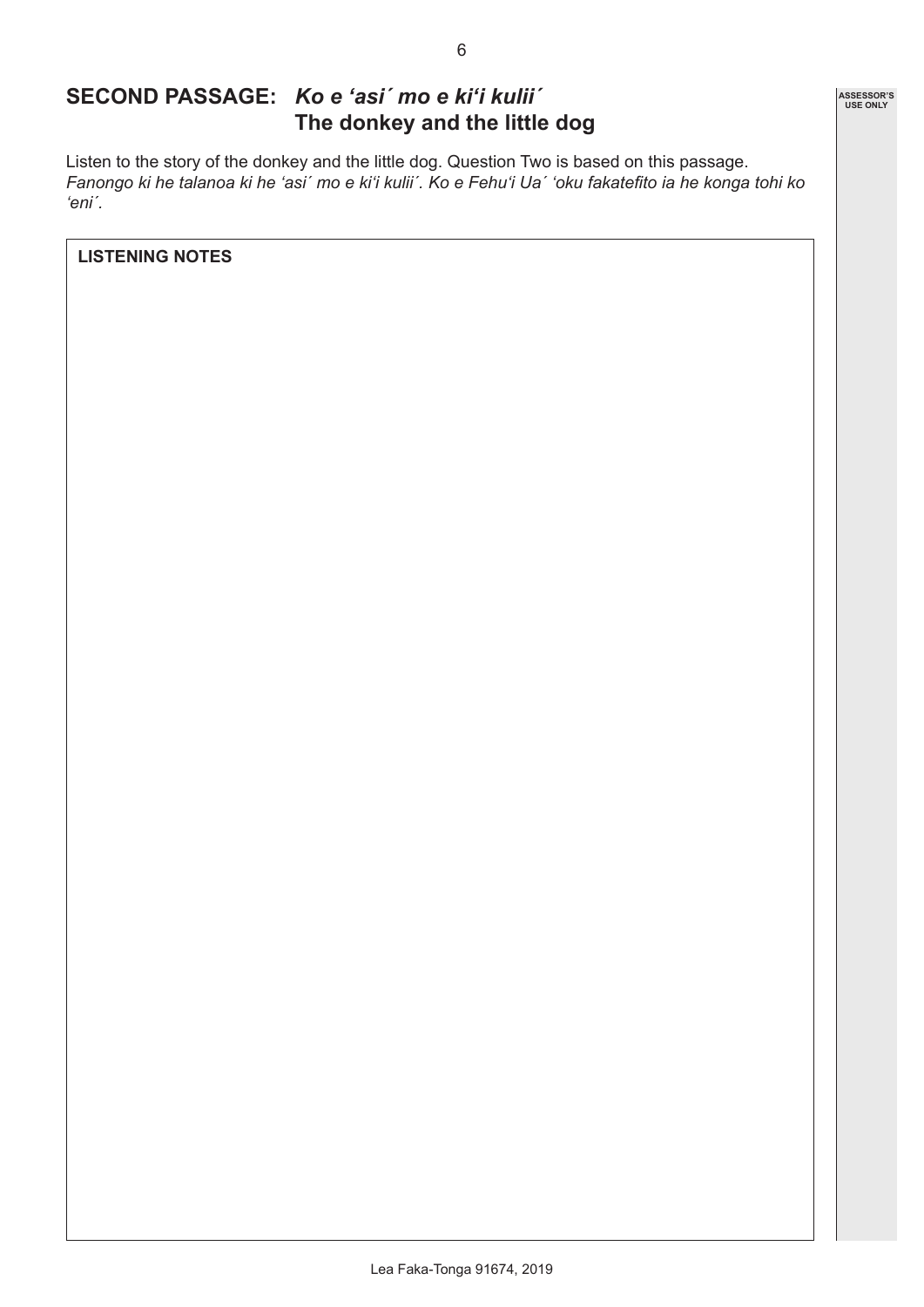(a) Describe a typical day in the lives of the donkey and the dog in the story. *Fakamatala'i mai ha ngaahi me'a 'oku fa'a hoko faka'aho 'i he mo'ui 'a e 'asi´ mo e kulii´.*



(b) If you were the farmer and had to choose between keeping the donkey or the dog, which would you choose? Provide a detailed answer based on evidence from the text. *Kapau ko e tangata faama´ koe, ko hai he 'asi´ mo e kulii´ te ke fili ke nofo mo ia´? 'Omai ha fakamo'oni fakaikiiki mei he talanoa´ ke ne poupou ho'o tali´.*

**ASSESSOR'S USE ONLY**

7

**There is more space to answer this question on page 8** ➤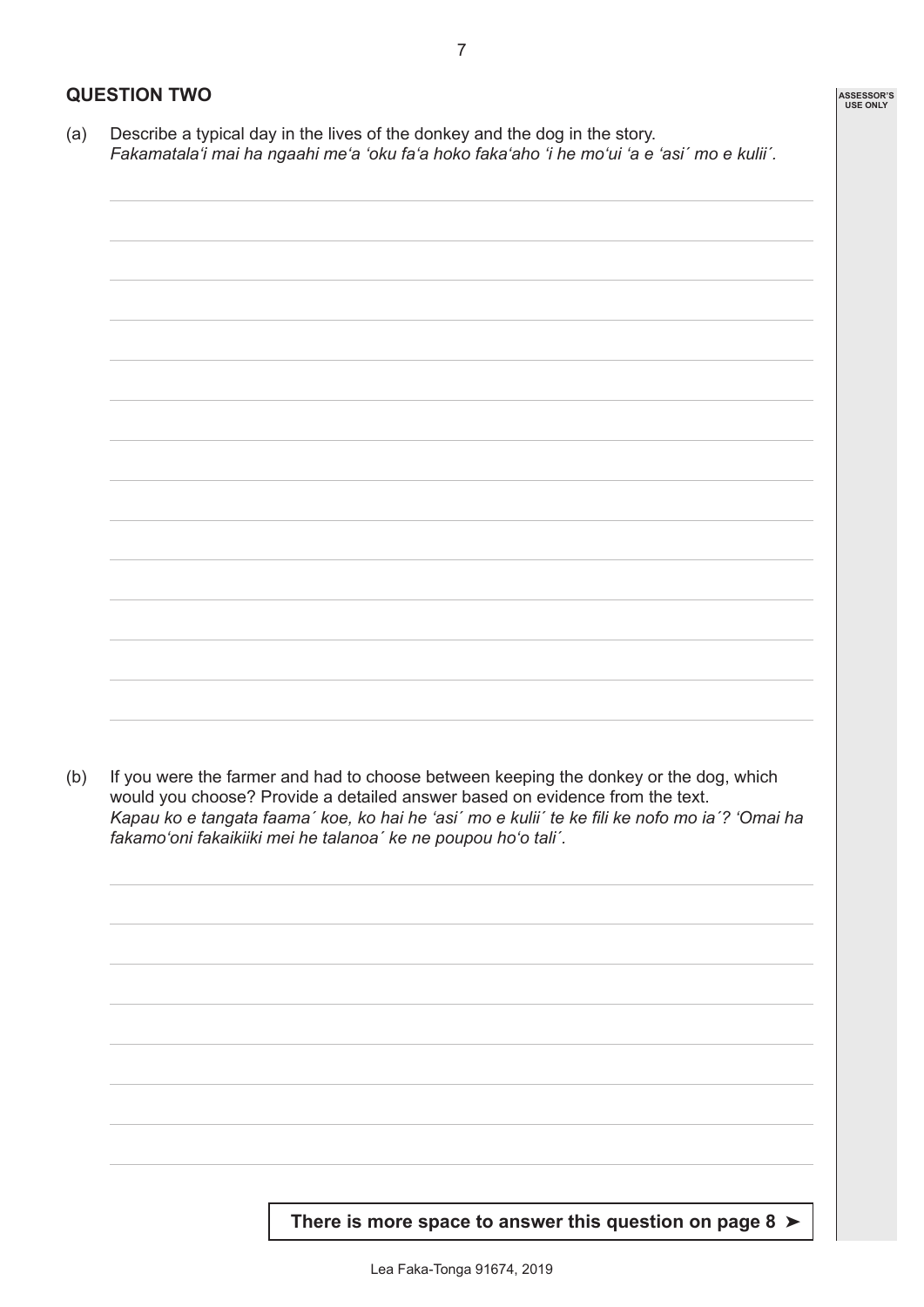| ASSESSOR'S<br>USE ONLY |
|------------------------|
|                        |
|                        |
|                        |
|                        |
|                        |
|                        |
|                        |
|                        |
|                        |
|                        |
|                        |
|                        |
|                        |
|                        |
|                        |
|                        |
|                        |
|                        |
|                        |
|                        |
|                        |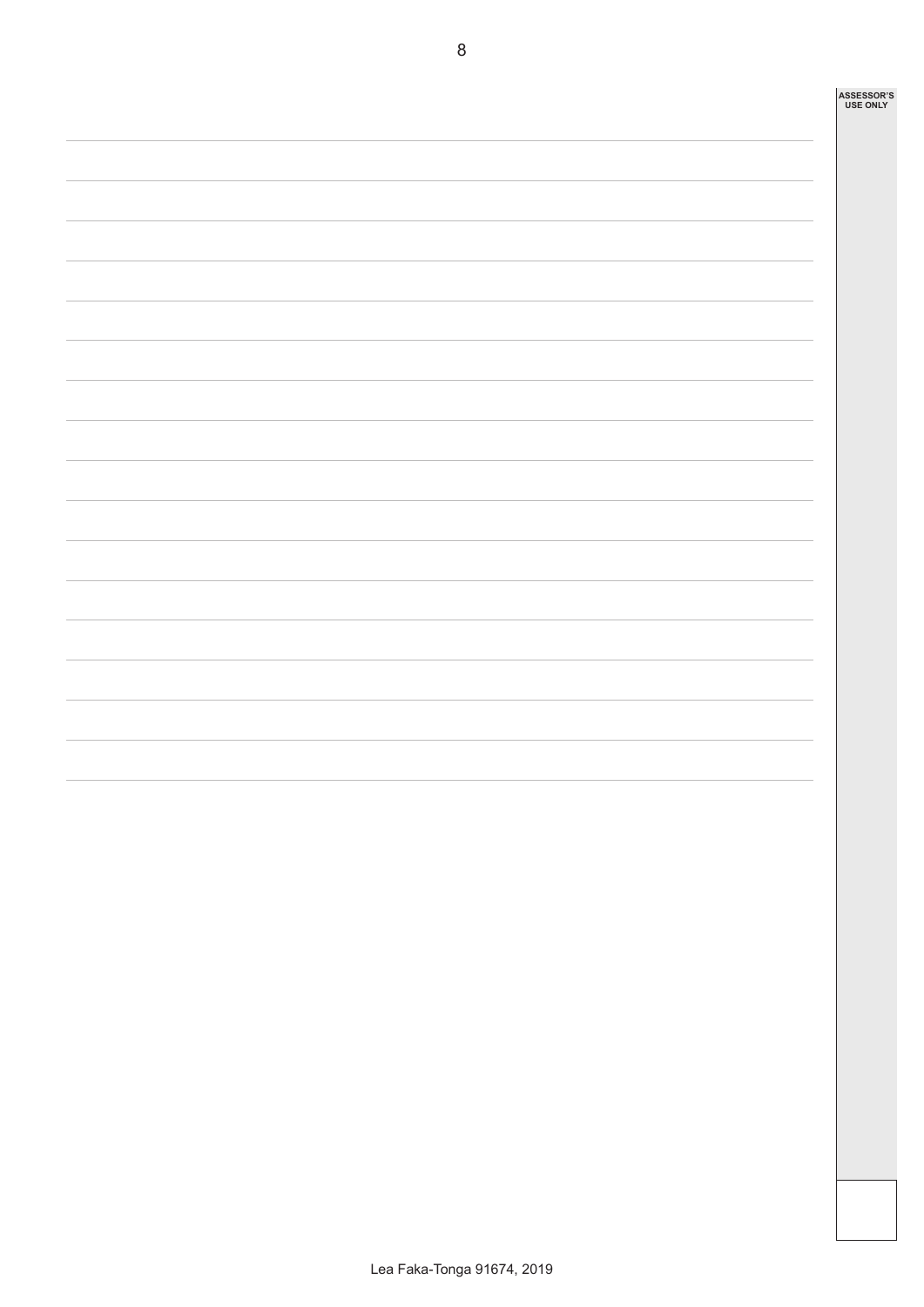**This page has been deliberately left blank. The examination continues on the following page.**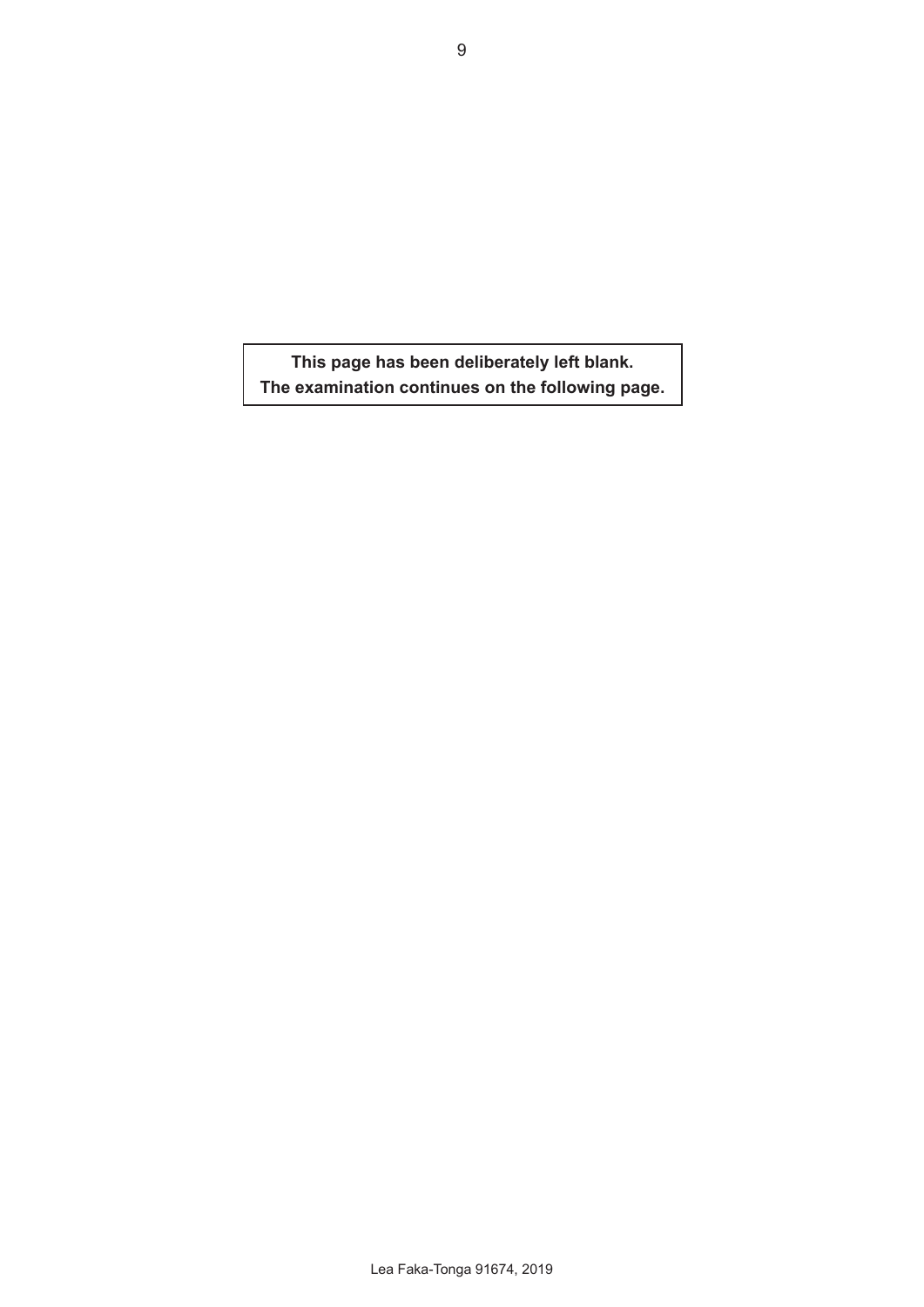# **THIRD PASSAGE:** *Ko e lea***/Speech**

Listen to a speech given by Princess Pilolevu. Question Three is based on this passage. *Fanongo ki he me'a 'a Pilinisesi Pilolevu´. Ko e Fehu'i Tolu´ 'oku fakatefito ia he konga tohi ko 'eni´.*

# **LISTENING NOTES**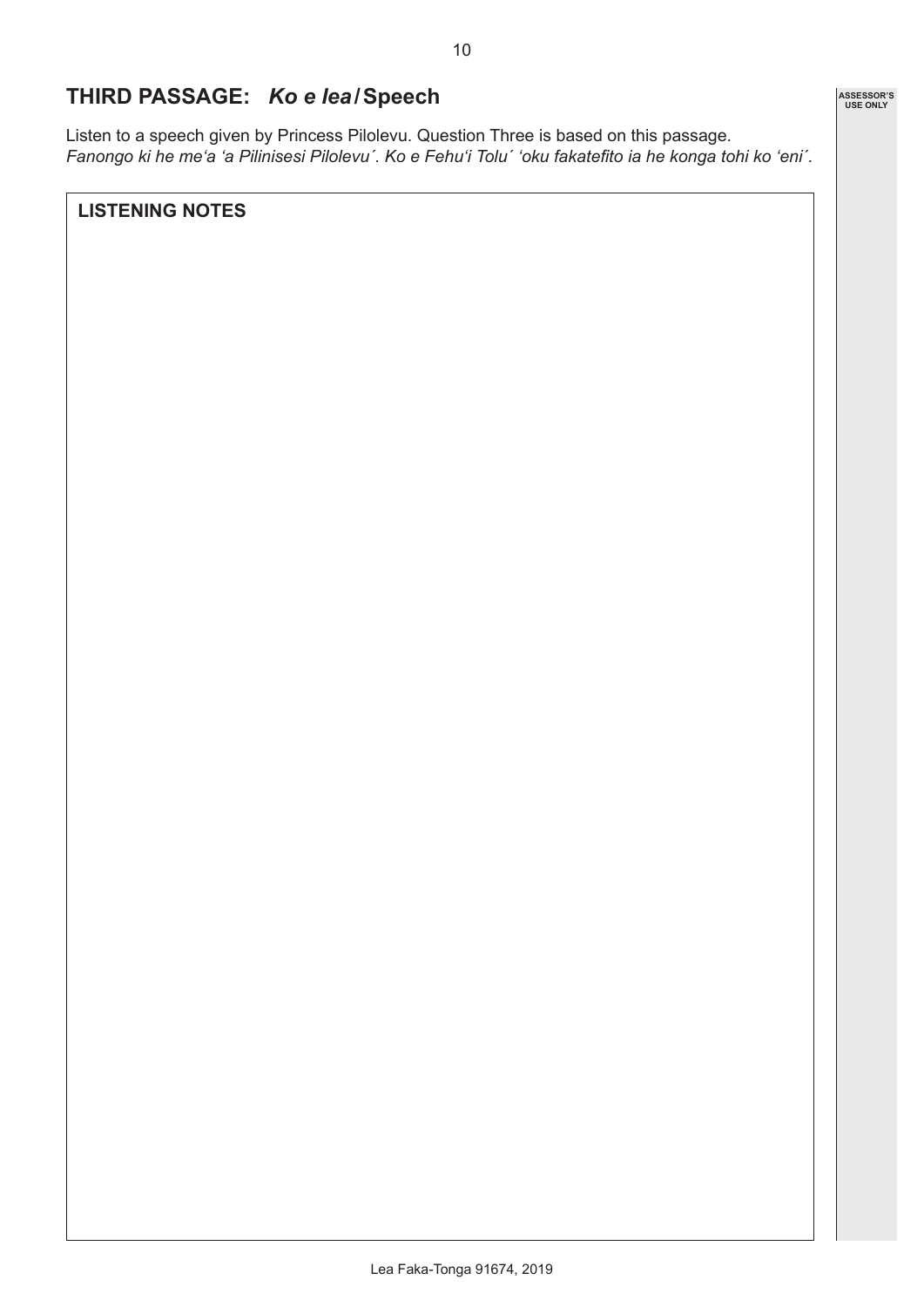## **QUESTION THREE**

(a) What is the main message of this speech? *Ko e hā e fekau mahu'inga ne ke ako mei´ he lea ko'eni?*

| tali'. | According to the speech, what makes a good government worker? Provide detailed evidence<br>from the text to support your answer.<br>Fakatatau ki he lau 'a e konga tohi', ko e hā e me'a te ke hoko ai ko ha toko taha ngāue<br>fakapule'anga lelei? 'Omai ha fakamo'oni fakaikiiki mei he konga tohi' ke ne poupou ho 'o |  |  |
|--------|---------------------------------------------------------------------------------------------------------------------------------------------------------------------------------------------------------------------------------------------------------------------------------------------------------------------------|--|--|
|        |                                                                                                                                                                                                                                                                                                                           |  |  |
|        |                                                                                                                                                                                                                                                                                                                           |  |  |
|        |                                                                                                                                                                                                                                                                                                                           |  |  |
|        |                                                                                                                                                                                                                                                                                                                           |  |  |
|        |                                                                                                                                                                                                                                                                                                                           |  |  |
|        |                                                                                                                                                                                                                                                                                                                           |  |  |
|        |                                                                                                                                                                                                                                                                                                                           |  |  |

**There is more space to answer this question on page 12** ➤

**ASSESSOR'S USE ONLY**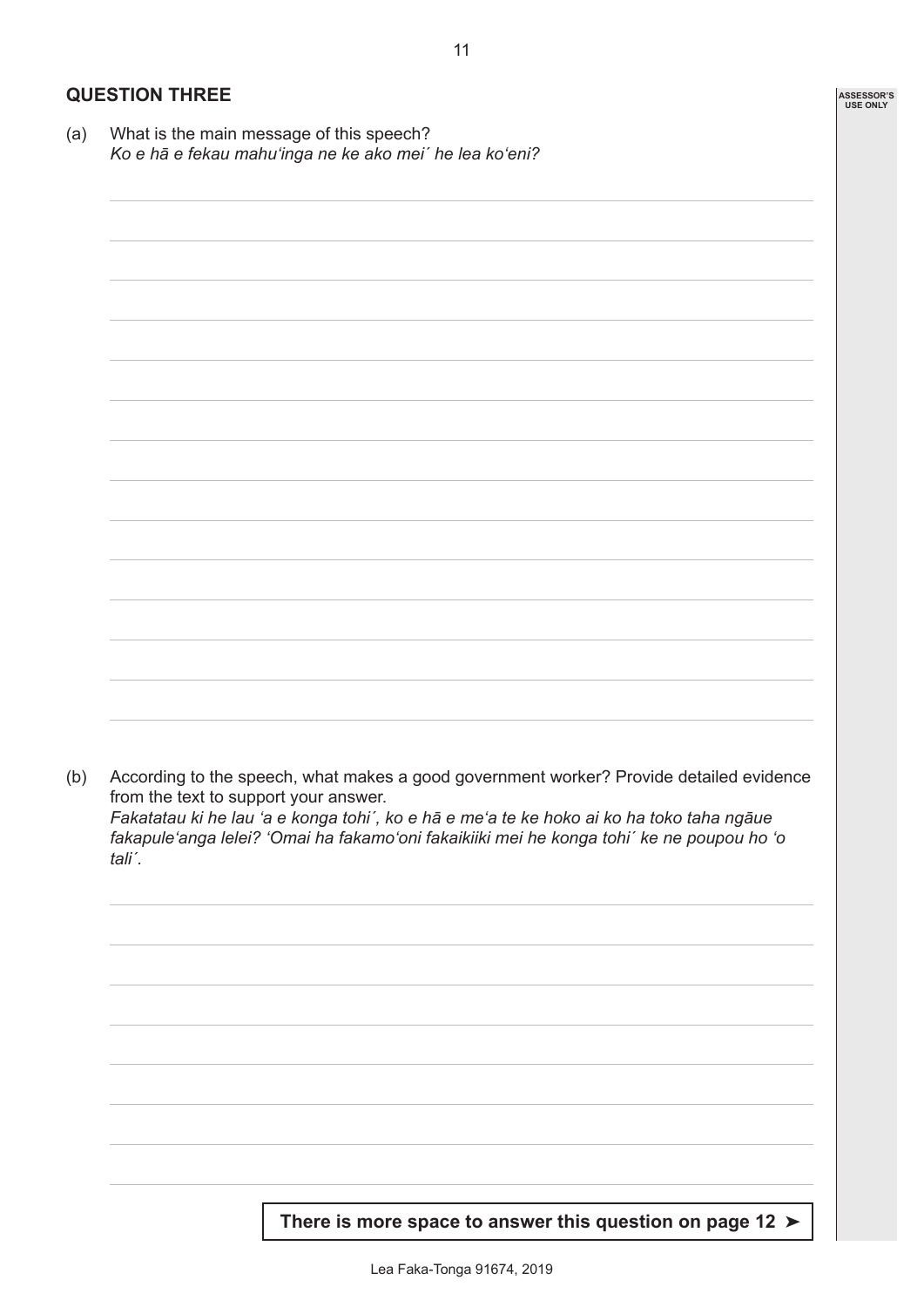| ASSESSOR'S<br>USE ONLY |
|------------------------|
|                        |
|                        |
|                        |
|                        |
|                        |
|                        |
|                        |
|                        |
|                        |
|                        |
|                        |
|                        |
|                        |
|                        |
|                        |
|                        |
|                        |
|                        |
|                        |
|                        |
|                        |
|                        |
|                        |
|                        |
|                        |
|                        |
|                        |
|                        |
|                        |
|                        |
|                        |
|                        |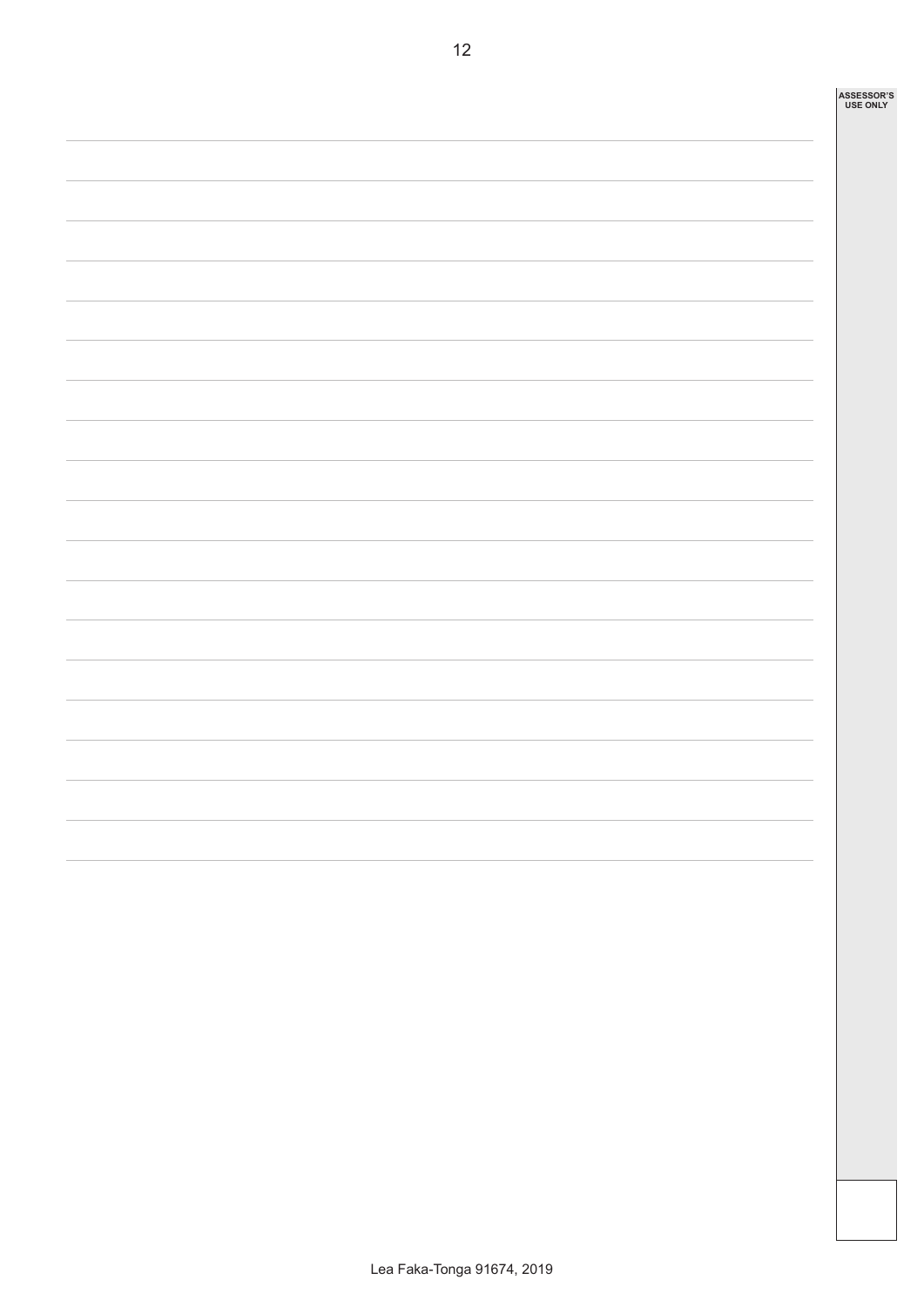|                            |  | Write the question number(s) if applicable. | Extra space if required. |  | ASSESSOR'S<br><b>USE ONLY</b> |
|----------------------------|--|---------------------------------------------|--------------------------|--|-------------------------------|
| <b>QUESTION<br/>NUMBER</b> |  |                                             |                          |  |                               |
|                            |  |                                             |                          |  |                               |
|                            |  |                                             |                          |  |                               |
|                            |  |                                             |                          |  |                               |
|                            |  |                                             |                          |  |                               |
|                            |  |                                             |                          |  |                               |
|                            |  |                                             |                          |  |                               |
|                            |  |                                             |                          |  |                               |
|                            |  |                                             |                          |  |                               |
|                            |  |                                             |                          |  |                               |
|                            |  |                                             |                          |  |                               |
|                            |  |                                             |                          |  |                               |
|                            |  |                                             |                          |  |                               |
|                            |  |                                             |                          |  |                               |
|                            |  |                                             |                          |  |                               |
|                            |  |                                             |                          |  |                               |
|                            |  |                                             |                          |  |                               |
|                            |  |                                             |                          |  |                               |
|                            |  |                                             |                          |  |                               |
|                            |  |                                             |                          |  |                               |
|                            |  |                                             |                          |  |                               |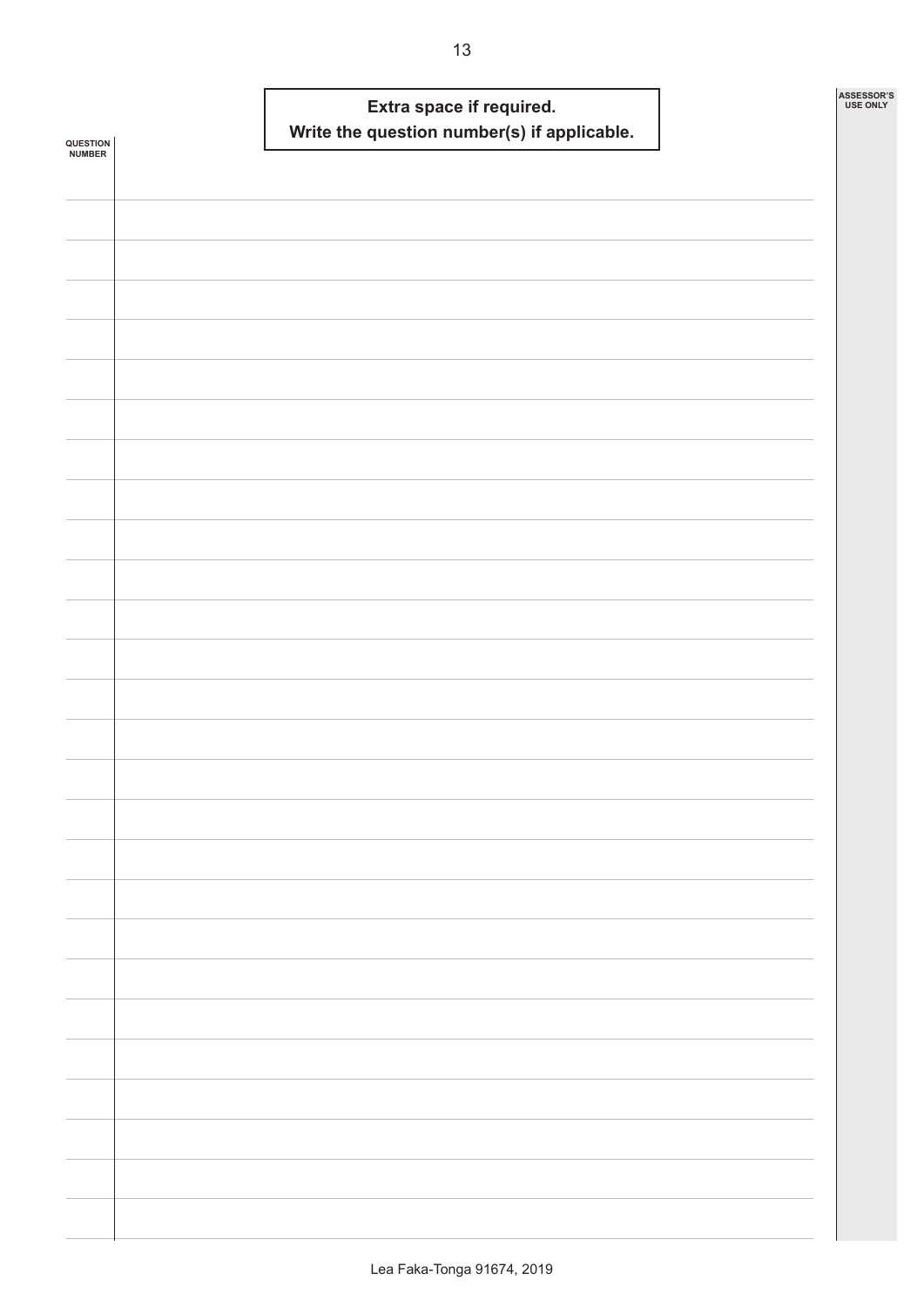| <b>QUESTION<br/>NUMBER</b> |  | Write the question number(s) if applicable. | Extra space if required. |  | ASSESSOR'S<br><b>USE ONLY</b> |
|----------------------------|--|---------------------------------------------|--------------------------|--|-------------------------------|
|                            |  |                                             |                          |  |                               |
|                            |  |                                             |                          |  |                               |
|                            |  |                                             |                          |  |                               |
|                            |  |                                             |                          |  |                               |
|                            |  |                                             |                          |  |                               |
|                            |  |                                             |                          |  |                               |
|                            |  |                                             |                          |  |                               |
|                            |  |                                             |                          |  |                               |
|                            |  |                                             |                          |  |                               |
|                            |  |                                             |                          |  |                               |
|                            |  |                                             |                          |  |                               |
|                            |  |                                             |                          |  |                               |
|                            |  |                                             |                          |  |                               |
|                            |  |                                             |                          |  |                               |
|                            |  |                                             |                          |  |                               |
|                            |  |                                             |                          |  |                               |
|                            |  |                                             |                          |  |                               |
|                            |  |                                             |                          |  |                               |
|                            |  |                                             |                          |  |                               |
|                            |  |                                             |                          |  |                               |
|                            |  |                                             |                          |  |                               |